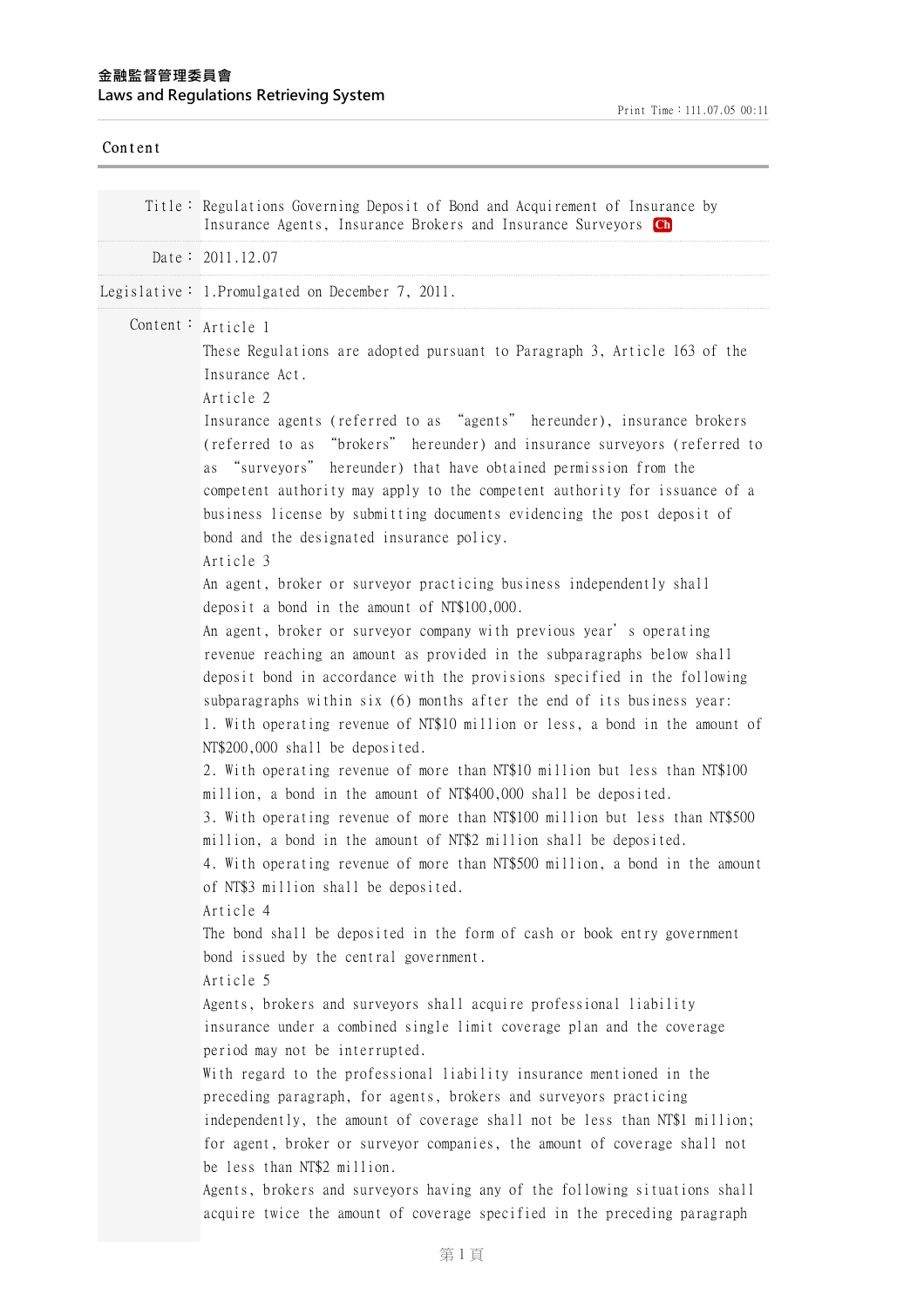for their professional liability insurance:

1. The broker operates concurrently insurance broker and reinsurance broker businesses.

2. The agent or broker applies for business license for both insurance of the personal and Non-life insurance concurrently.

3. The surveyor applies for business license for both general surveyor and marine surveyor concurrently.

An agent, broker or surveyor with previous year's operating revenue reaching an amount as provided in the subparagraphs below shall acquire professional liability insurance in accordance with the following subparagraphs, whereas the preceding two paragraphs do not apply: 1. With operating revenue of more than NT\$100 million but less than NT\$500

million, the amount of coverage shall not be less than NT\$10 million. 2. With operating revenue of more than NT\$500 million, the amount of coverage shall not be less than NT\$20 million.

The deductible of the professional liability insurance policy acquired by an agent, broker or surveyor shall not exceed ten percent (10%) of the amount of coverage.

Article 6

Brokers shall acquire bonding insurance under a combined single limit coverage plan and the coverage period may not be interrupted.

With regard to the bonding insurance mentioned in the preceding paragraph, for brokers practicing independently, the amount of coverage shall not be less than NT\$1 million; for broker companies, the amount of coverage shall not be less than NT\$2 million.

A broker with previous year's operating revenue reaching an amount as provided in the subparagraphs below shall acquire bonding insurance in accordance with the provisions specified the following subparagraphs: 1. With operating revenue of more than NT\$100 million but less than NT\$500 million, the amount of coverage shall not be less than NT\$6 million. 2. With operating revenue of more than NT\$500 million, the amount of

coverage shall not be less than NT\$10 million.

The deductible of the bonding insurance policy acquired by a broker shall not exceed ten percent (10%) of the amount of coverage. Article 7

Agents, brokers and surveyors shall report to the trade associations they belong to when they acquire or renew their professional liability insurance or bonding insurance, or when they change the amount of coverage. Article 8

The trade associations of agents, brokers and surveyors shall report the insurance acquirement information in the foregoing article to the competent authority.

Article 9

Where an agent, broker or surveyor that fails to deposit bond or acquire the designated insurance in compliance with these Regulations without any justified reason, the competent authority may revoke their permit and cancel their business license.

Article 10

The provisions of deposit of bond and acquirement of the designated insurance as provided in these Regulations shall apply mutatis mutandis to